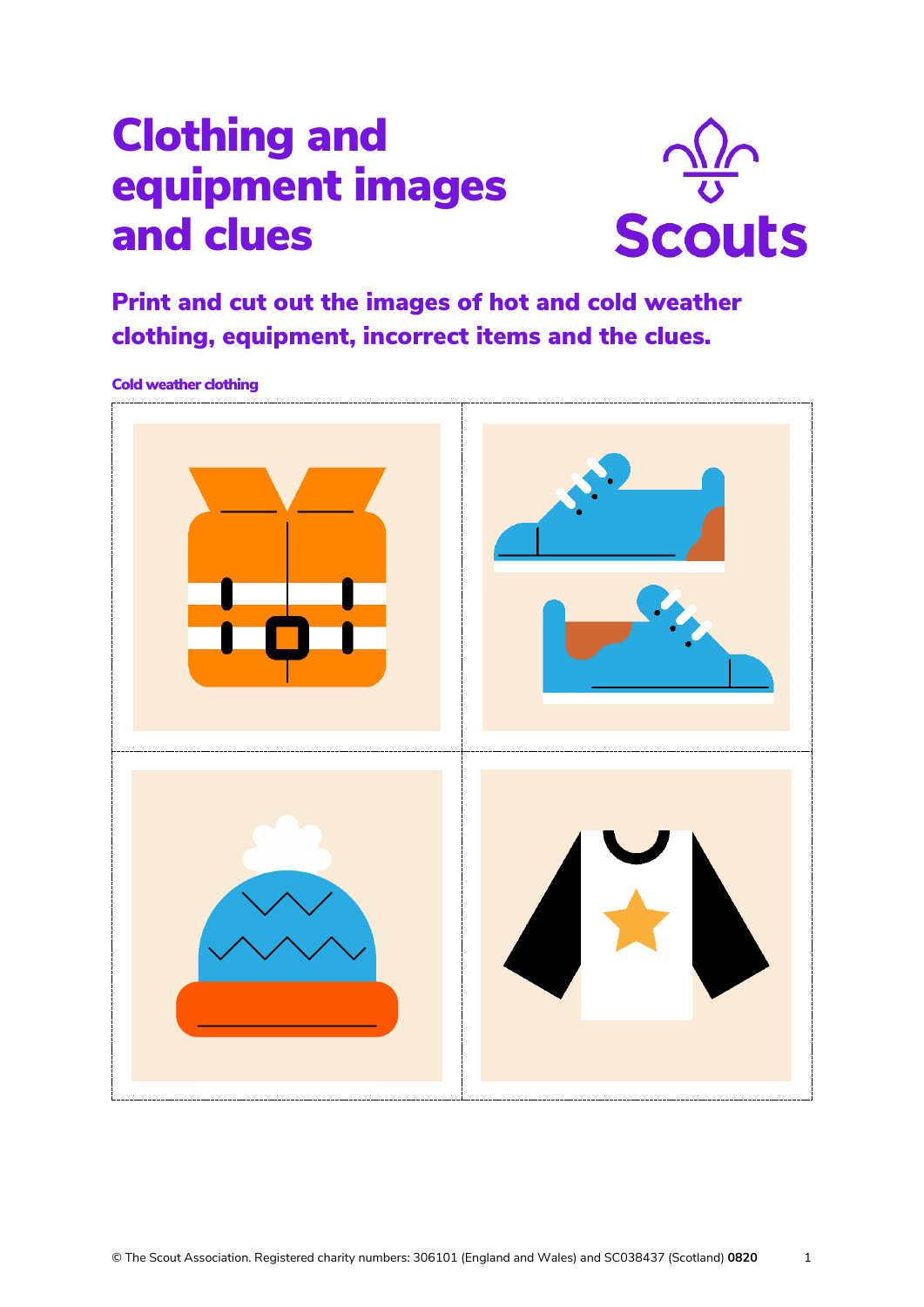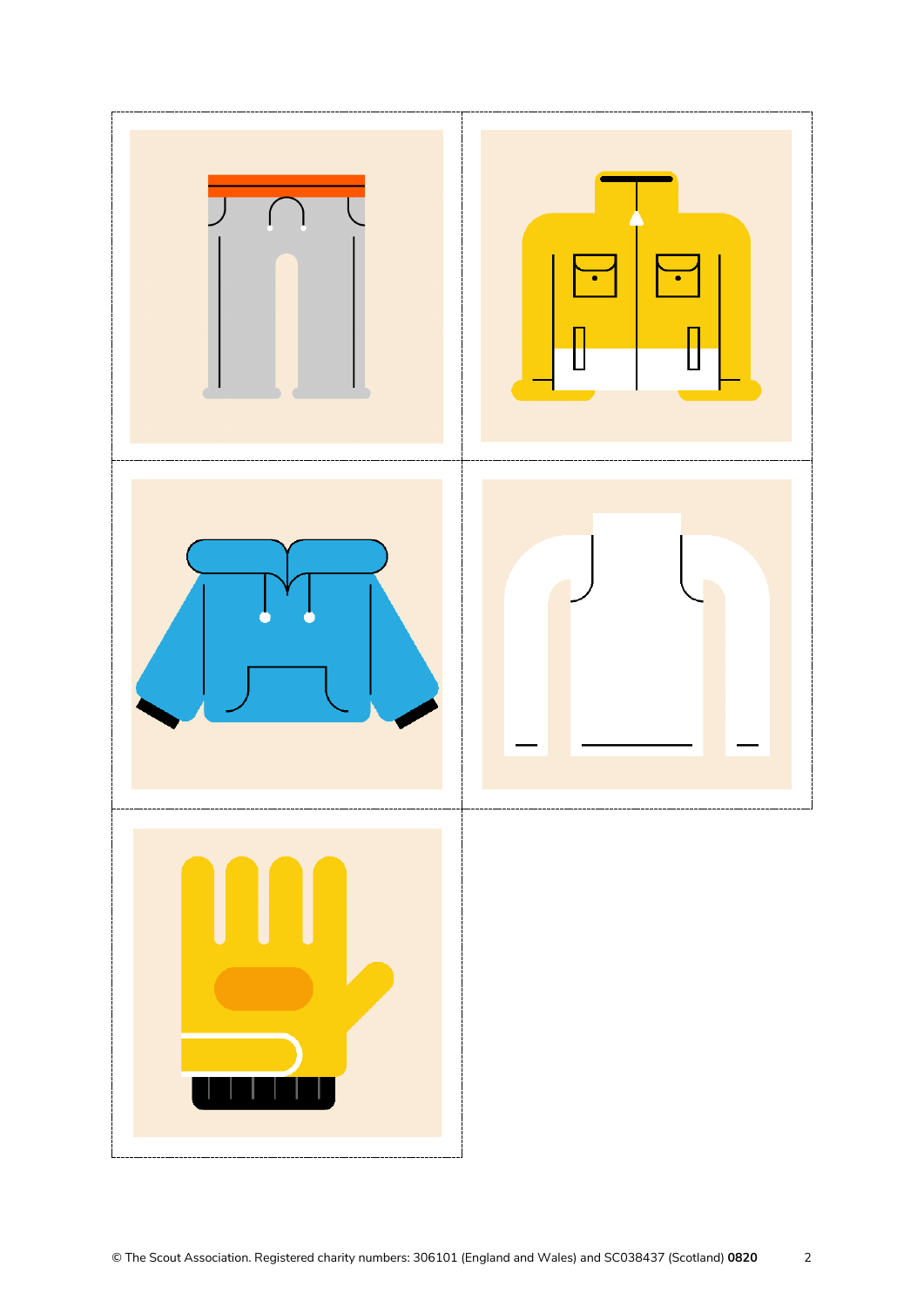## Hot weather clothing

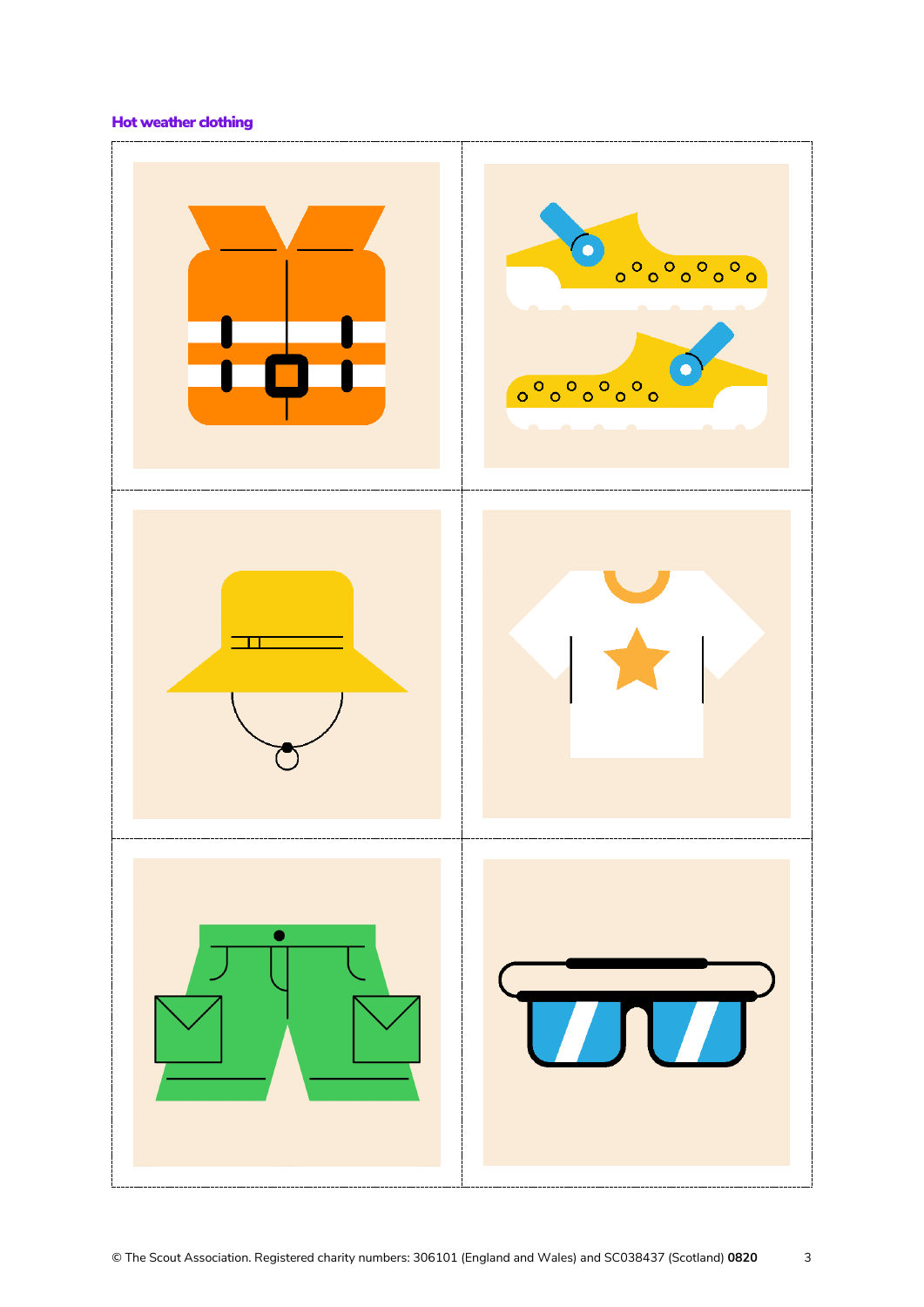## Equipment

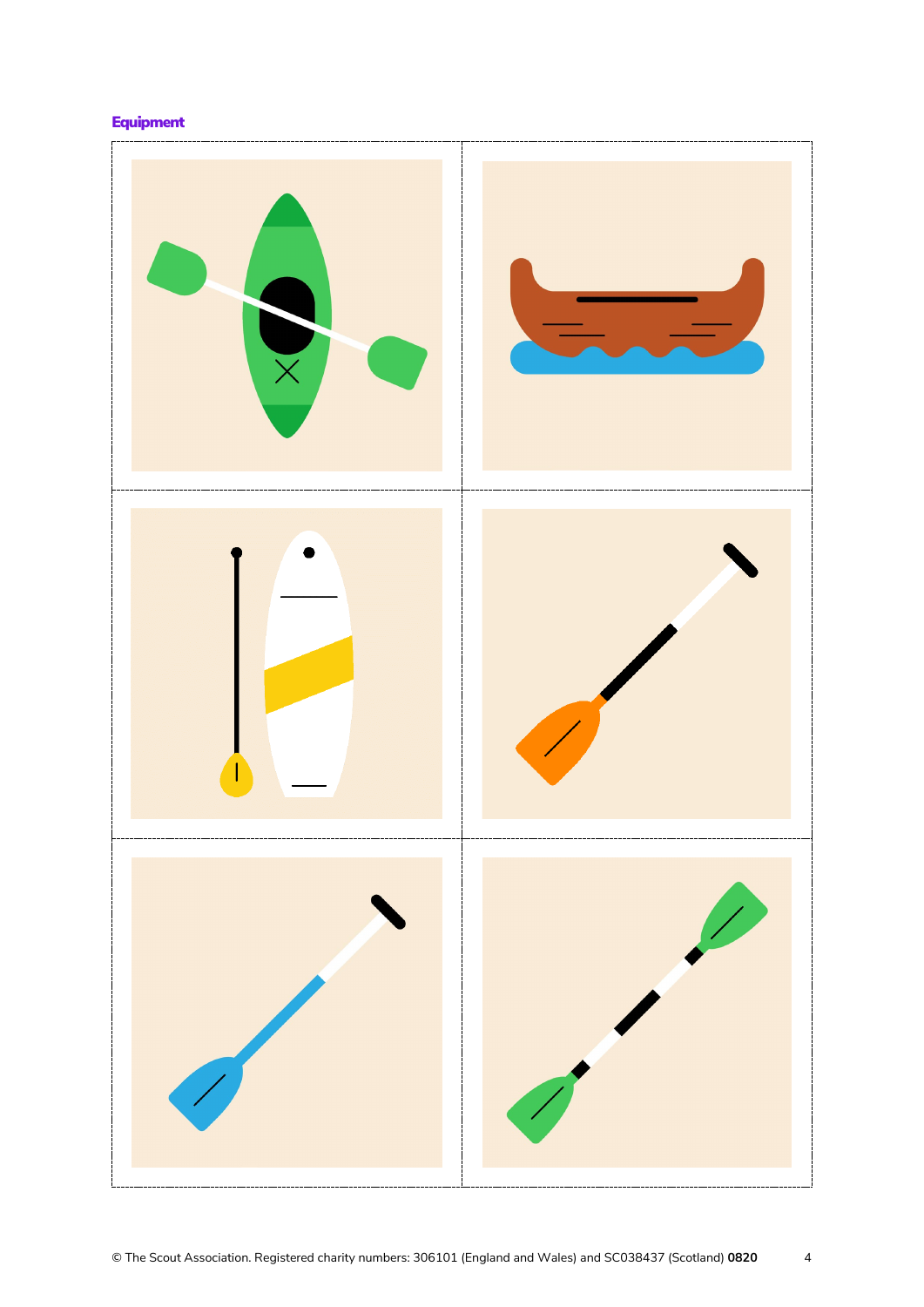## Incorrect items